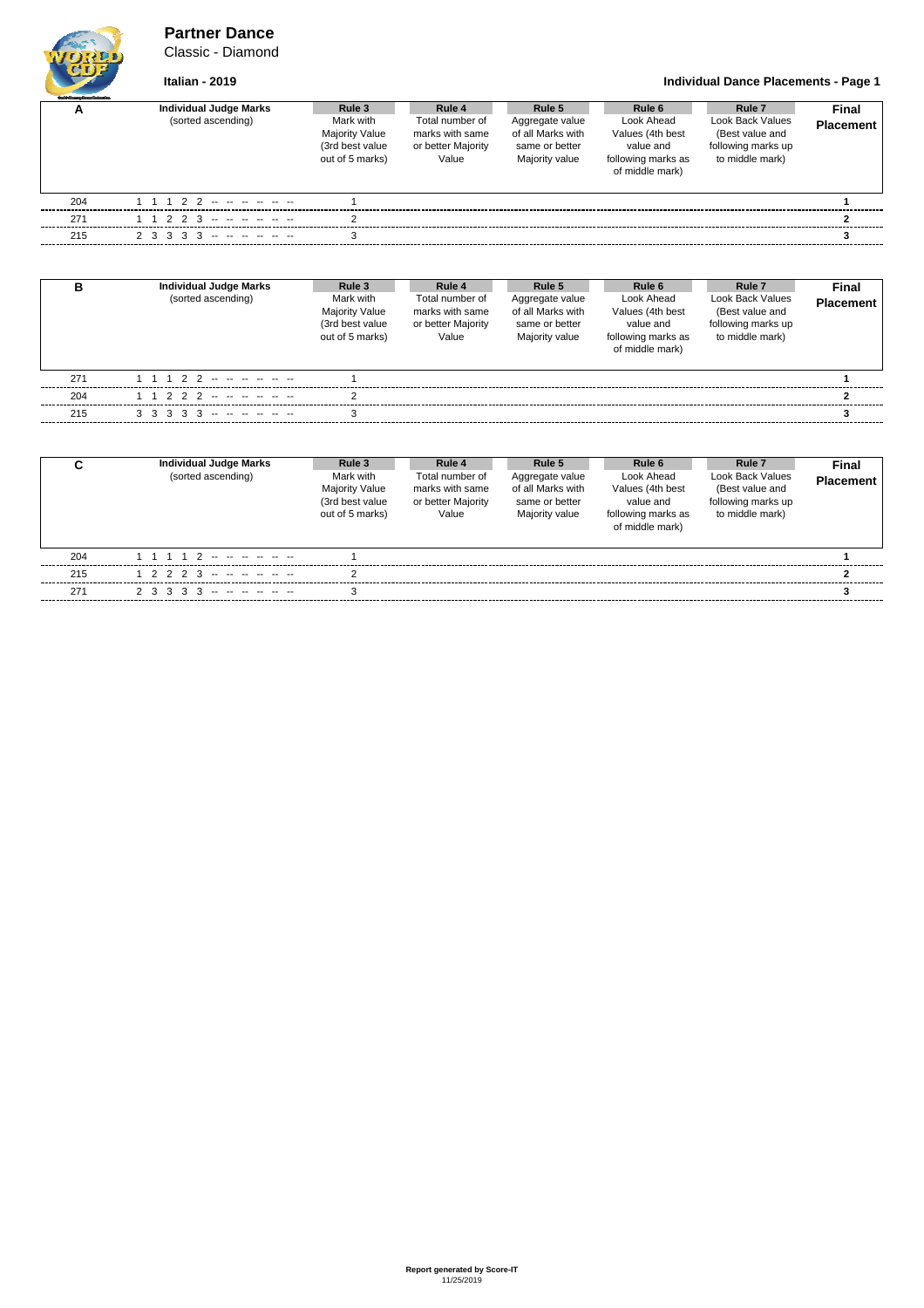## **Partner Dance**

Classic - Diamond

## **Italian - 2019 Penalties - Page 2**

| _______     |                               |  |  |          |  |  |  |
|-------------|-------------------------------|--|--|----------|--|--|--|
|             |                               |  |  | عمصامبيا |  |  |  |
| . .         |                               |  |  |          |  |  |  |
| No<br>™⊣⊞e. | s were applied in this dance. |  |  |          |  |  |  |

| ╍                                        |  | Judges |  |  |  |  |  |  |  |  |     |  |
|------------------------------------------|--|--------|--|--|--|--|--|--|--|--|-----|--|
|                                          |  |        |  |  |  |  |  |  |  |  | I C |  |
| No penalties were applied in this dance. |  |        |  |  |  |  |  |  |  |  |     |  |
|                                          |  |        |  |  |  |  |  |  |  |  |     |  |
|                                          |  |        |  |  |  |  |  |  |  |  |     |  |

|                                                                    |  |  |  |  |  |  | <b>Ludges</b><br> |  |  |  |  |  |  |
|--------------------------------------------------------------------|--|--|--|--|--|--|-------------------|--|--|--|--|--|--|
|                                                                    |  |  |  |  |  |  |                   |  |  |  |  |  |  |
| Plied in this J<br>s dance.<br>nnn<br>1110r<br>ivu<br>็นมม<br>$ -$ |  |  |  |  |  |  |                   |  |  |  |  |  |  |

No penalties were applied in this dance.

No penalties were applied in this dance.

No penalties were applied in this dance.

| <b>Penalty</b> | <b>Non-Conference Penalty Codes</b> |                              | <b>Conference Penalty Codes</b> |                                        |
|----------------|-------------------------------------|------------------------------|---------------------------------|----------------------------------------|
| <b>Codes</b>   | 1 Placement Reduction               | <b>Last Placement</b>        | Reasons                         | Codes                                  |
|                | - Costume and Appearance<br>U       | Prop Use<br>P<br>$\sim$      | Self Selected Music             | Single Lower Placement<br>$\sim$       |
|                | Basic Pattern<br>В                  | Dance Delivery               | Loss of Hat                     | Last Place<br>Q                        |
|                | - Courtesy & Floorcraft             | <b>Costume Minimums</b><br>н | Leaving the Dance Floor         | <b>Full Disqualification</b><br>$\sim$ |
|                | - Acceptable Behavior<br>A          | (Boots & Hats)               |                                 | Expulsion<br>E.                        |
|                | - Movement                          |                              |                                 |                                        |
|                | Timina                              |                              |                                 |                                        |